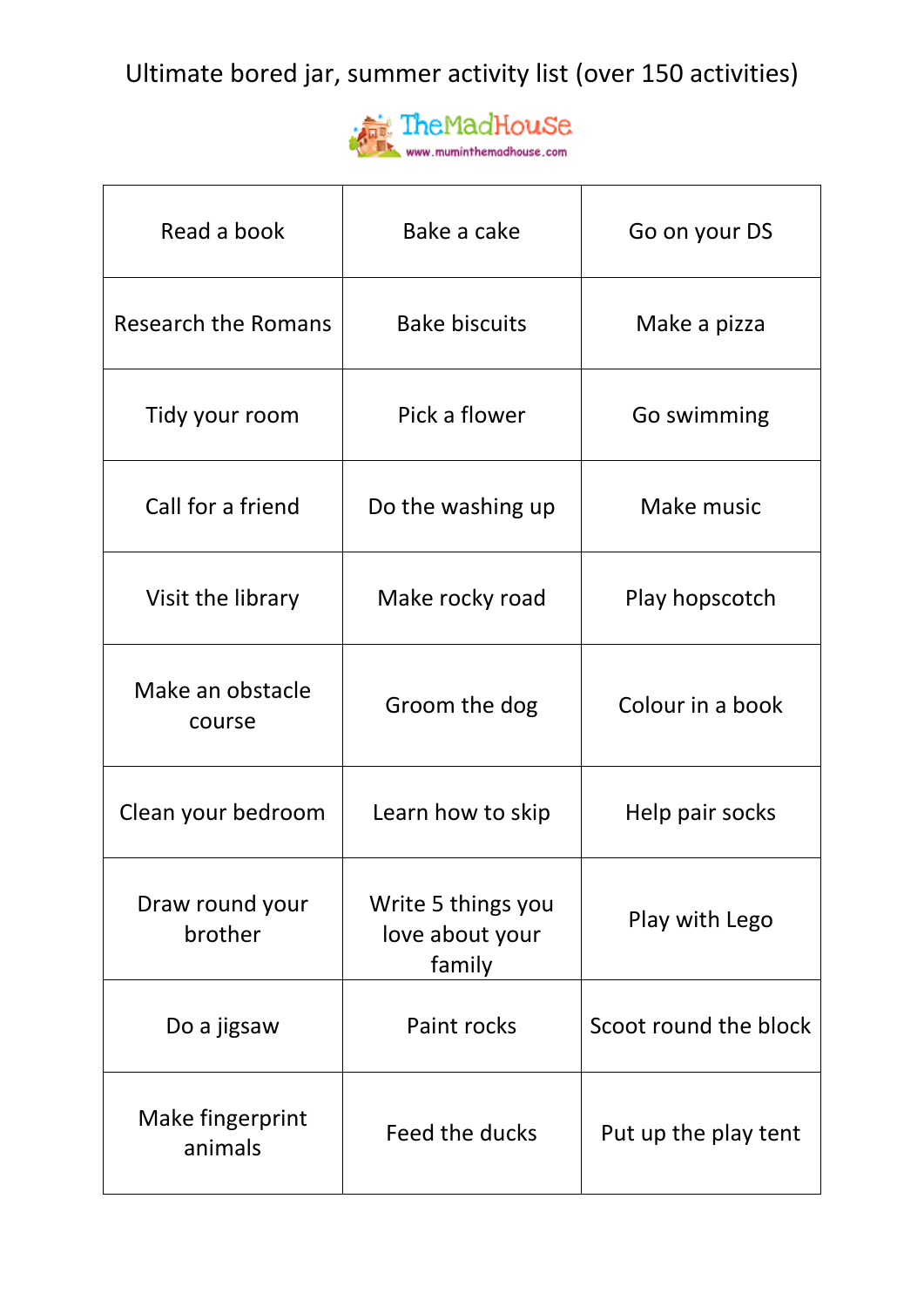| Play with the toy cars                              | No electronics for the<br>rest of the Day    | Make cards                              |
|-----------------------------------------------------|----------------------------------------------|-----------------------------------------|
| Have a bath                                         | Write a story                                | Draw a map of our<br>house              |
| Find out how many<br>bones are in the<br>human body | Have a shower                                | Draw a robot and<br>label all his parts |
| Pretend you are a<br>knight                         | Sort the laundry                             | Make paper<br>aeroplanes                |
| Have a tea party with<br>your friends               | Empty the<br>dishwasher                      | Jump up and down<br>20 times            |
| Let's $\text{cock}$ – cupcakes                      | Let's $\mathsf{cook}-\mathsf{you}$<br>choose | Put on a DVD                            |
| Go out on your Bike                                 | Get the paint out                            | Go to a park                            |
| Water the plants                                    | Make homemade<br>bubbles                     | Have an ice-cream                       |
| Make hot chocolate                                  | Vacuum the stairs                            | <b>Craft with Mum</b>                   |
| Set the table                                       | 1 chore of Mums<br>choice                    | Draw a comic                            |
| Play with Playmobil                                 | 30 minutes on the<br>Wii                     | Make Jelly                              |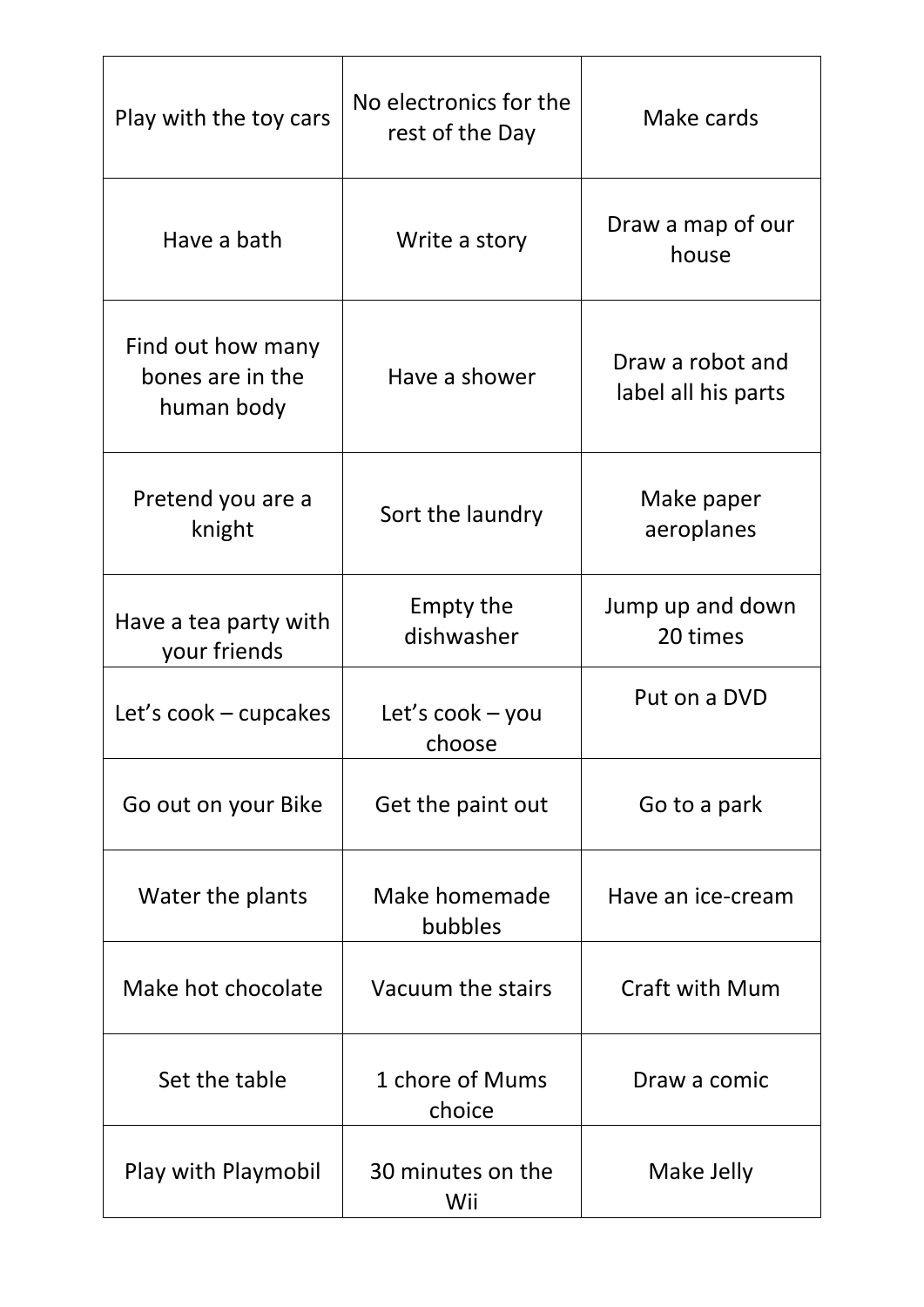| Make a bird feeder                                 | Build a den               | Science time                                  |
|----------------------------------------------------|---------------------------|-----------------------------------------------|
| Make a rain water<br>collector                     | Climb a tree              | Make wooden spoon<br>people                   |
| Let's cook – muffins                               | Make'/fly a kite          | Let's cook – Make<br>popcorn                  |
| Board game                                         | Roll down a hill          | Go to the beach                               |
| Sort out your shoes                                | Borrow the camera         | Find five toys to give<br>away                |
| Go for a walk                                      | Sweep the ground<br>floor | Do some stitching                             |
| 30 mins with Mum                                   | Wash the car              | Football match<br>upstairs                    |
| 30 Minutes on the<br>Xbox                          | Go to a Museum            | Make a volcano                                |
| Plan dinner, write a<br>menu, help cook &<br>serve | Have a race               | Wash the pots                                 |
| Plant a bean in a jar                              | Make finger puppets       | Find shapes, animals<br>and objects in clouds |
| Write a poem                                       | Watch a TV program        | Pretend you are a<br>cowboy                   |
| Make a family tree                                 | Make a treasure map       | Make a paper plate<br>monster mask            |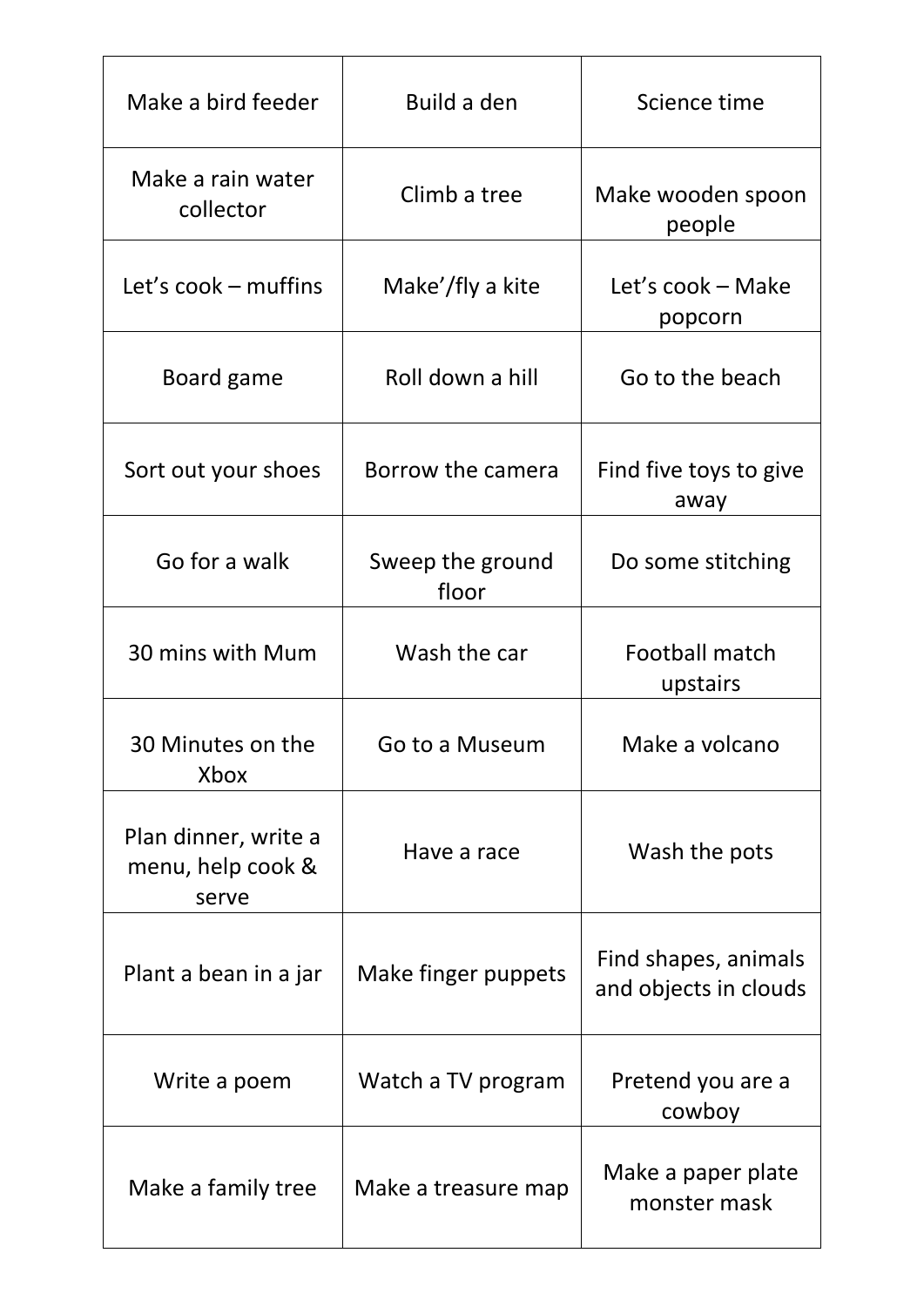| Learn how to use the<br>washing machine | Go to soft play                  | Pretend you are a<br>pirate       |
|-----------------------------------------|----------------------------------|-----------------------------------|
| Steam mop the<br>bathrooms              | Make a paper boat                | Write to your penpal              |
| Make a card                             | sweep the path                   | Vacuum a room in<br>the house     |
| tidy your room                          | play hide and seek               | Steam mop the<br>kitchen          |
| run through the<br>sprinkler            | go on a litter pick              | create a paving stone<br>gallery  |
| have an ice cream                       | find 8 different leaf<br>shapes  | make some paper<br>flowers        |
| sort out your<br>bookshelves            | photograph six<br>different bugs | create a word<br>search/crossword |
| make a fruit<br>salad                   | decorate a plant<br>pot          | Play balloon tennis               |
| make a stone<br>balancing tower         | Play with loom bands             | Play cards                        |
| Hold a snail race                       | Decorate some<br>stones          | Make pompoms                      |
| Paint a rainbow                         | <b>Play Minecraft</b>            | Do origami                        |
| Make a windsock                         | Tell some jokes                  | Play dominoes                     |